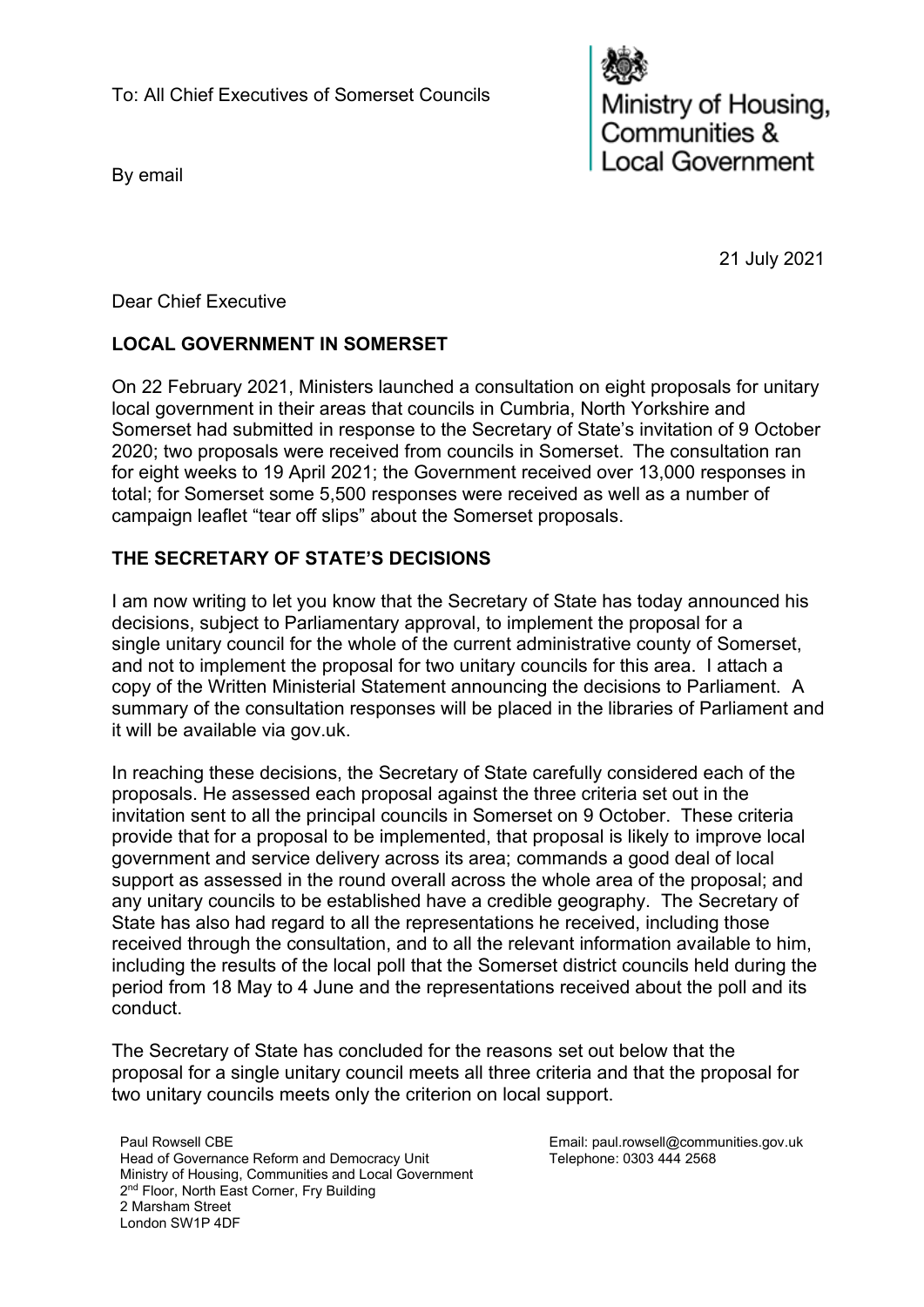#### **The single unitary proposal**

In relation to this proposal, the Secretary of State considered that it could be judged as strongly meeting the criterion of improving local government and service delivery across the area. He noted that the proposal set out how improvements to the operation of local government will be achieved through the removal of the two-tier system and alignment of decision making, where five councils will be replaced by one council. He recognised other public services, other government departments, and the Department's planning directorate supported this view. He also noted that the proposal suggests that direct financial benefits are £52.6m over 5 years and recognises that there will be indirect benefits from service transformation, although not quantifying these as they will be dependent on decisions of the new council. He was aware that the Department's analysts confirmed that in their view the proposal will produce savings, improve value for money and improve the financial sustainability of local government in the area.

The Secretary of State considered that there is a good deal of local support in the round for a single unitary. He recognised that there is a body of support for this proposal amongst residents, albeit as reflected in the local poll less than for the two unitary option, and some support from town and parish councils. He noted that there is evidence of significant support from local businesses and from a regional perspective Bristol Airport, and from public sector service providers including health, police, safeguarding and transport. Three local MPs have indicated their support for the proposal.

The Secretary of State also considered that the single unitary could be judged to meet the credible geography criterion. He noted that the population of the council is within the range of council size set out in the invitation and the geography of the council would preserve service delivery over a county-wide area.

### **The proposal for two unitary councils**

In relation to this proposal, the Secretary of State considered that it could not be judged as meeting the criterion of improving local government and service delivery across the area. He considered in particular that improvements in the operation of local government resulting from the alignment of decision making would be offset by the re-introduction of multiple decision makers and that strategic leadership would be likely to be weakened. He noted that the proposal failed to recognise that the service reforms and joint organisations proposed would be for the new councils to decide. He nevertheless recognised that the proposal suggested that direct financial benefits were £55m over 5 years and indirect benefits (service reform) were £32m over 5 years. He was also aware that the Department's analysts confirmed that in their view the risks of this option would be greater than for the single unitary, although this proposal would produce savings, improve value for money and improve the financial sustainability of local government in the area.

The Secretary of State considered that there is a good deal of local support in the round for the two unitary proposal. He noted that there is a body of support for this proposal from among residents, as reflected in the local poll, and from town and parish councils. He noted the evidence of some support from the voluntary and community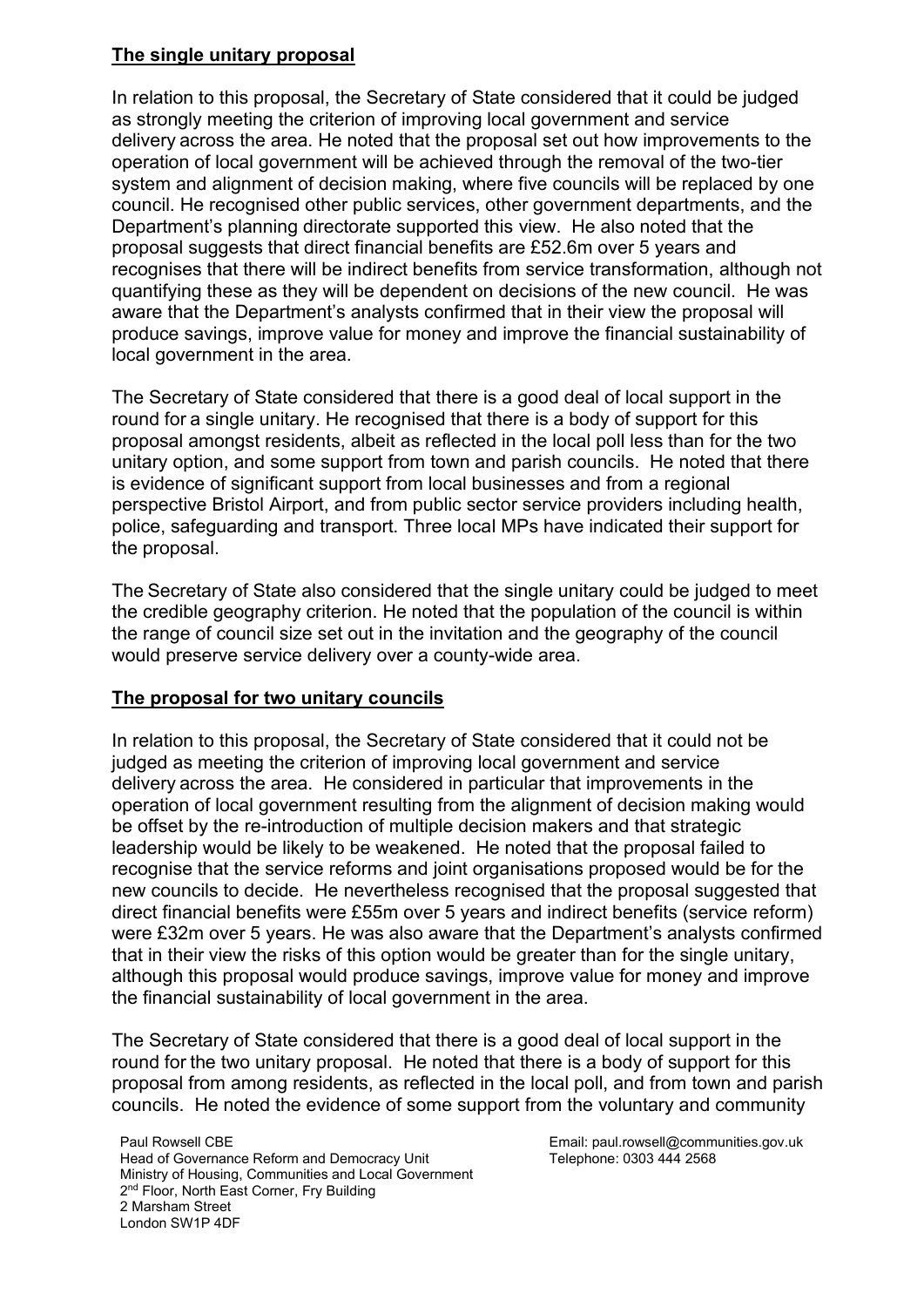sector, but that the evidence suggested that there is limited support among businesses and very limited support from among public sector service providers. He also noted that one local MP has indicated his support for this proposal.

The Secretary of State also considered that the two unitary proposal could not be judged to meet the credible geography criterion. He noted that the populations of the councils in the proposal are below the range of council size set out in the invitation without identifying any issues of local identity or geography, as referred to in the criterion, to support the geography of the councils. He also recognised that the proposal includes delivering a number of services across the area as a whole which suggests that the geography of the two councils is not adequate for the delivery of all services.

### **The Secretary of State's conclusions**

Accordingly, given his conclusions as to how each of the proposals stands in relation to the criteria, the Secretary of State considered it appropriate to implement the single unitary proposal, and hence he has decided, subject to Parliamentary approval, that this proposal is to be implemented. In reaching this view, he was also aware that all the principal councils in Somerset were seeking change and that the consultation had demonstrated wide support for reform.

### **NEXT STEPS**

The Secretary of State now intends to seek Parliamentary approval for the necessary secondary legislation to implement this single unitary proposal. It is intended that the draft structural changes Order will be laid in Parliament around the turn of the year and that it will include provision for appropriate transitional arrangements, including for elections in May 2022 for the future unitary council and for that council to assume the full range of local authority responsibilities on 1 April 2023, when predecessor councils would be abolished.

My team and I look forward to working constructively with all the Somerset councils on the implementation of the proposal. As a first step we will be discussing with you and your officers details to be included in the structural changes Order and subsequently we will be sharing with you detailed texts of the Order as the drafting is developed. I would suggest it would be helpful for us to meet with you all in the near future, and my office will be in touch about arranging such a meeting.

Ministers now expect all the councils in Somerset to work collaboratively and constructively together. Ministers are clear that there is now an opportunity, if Parliament approves the structural changes Order, to establish for the people of Somerset more sustainable local government which will better serve local communities and businesses across the area, delivering for them the high quality and efficient local services people and businesses need and deserve.